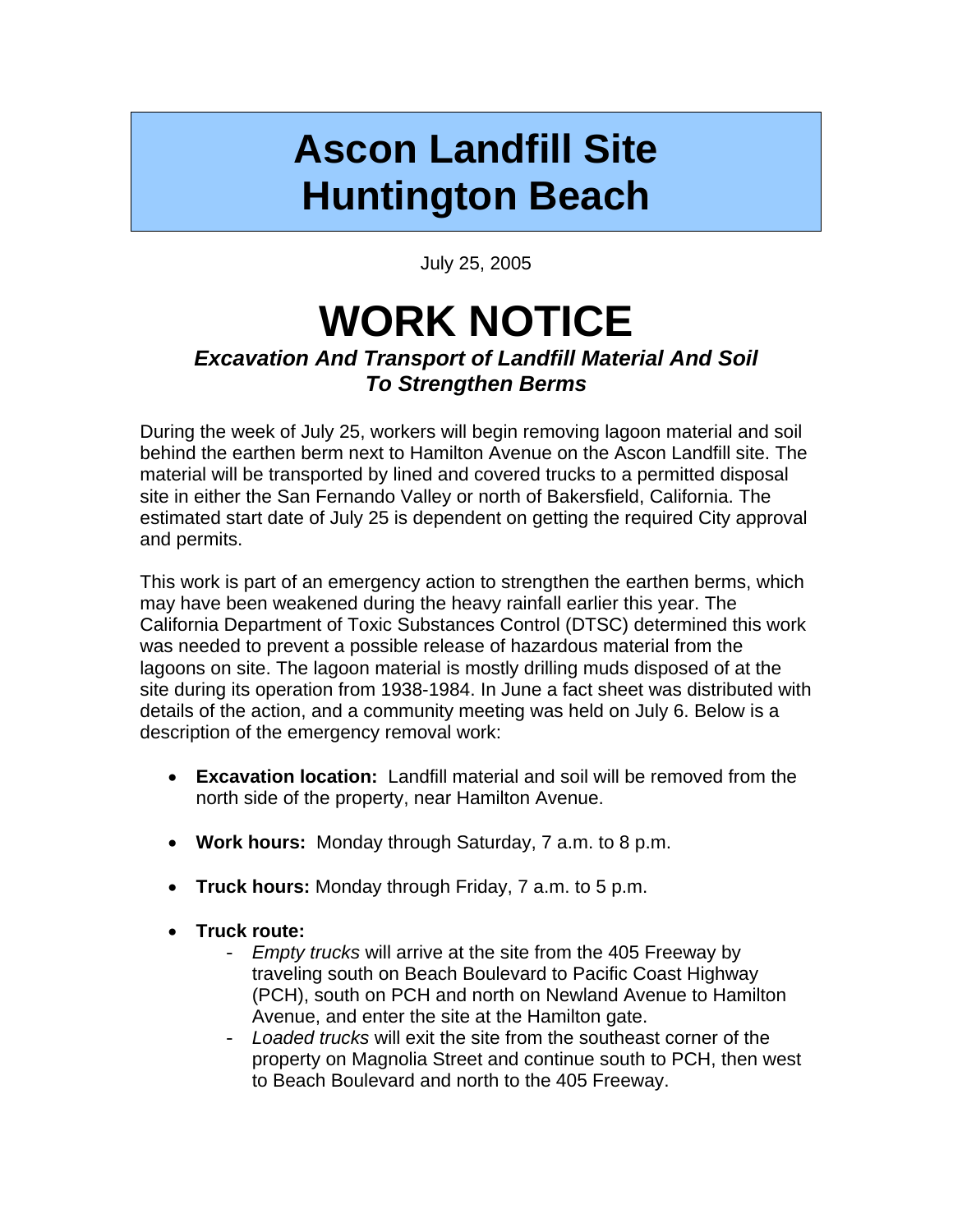- **Truck route safety:** Flagmen will be posted at both gates during truck entry and exit, with traffic controls and signs in the area of the work along Hamilton Avenue and Magnolia Street. In response to concerns raised by residents at the community meeting, additional safety measures will be taken along Magnolia Street to protect pedestrians. Based on City approval, this may include placing K-rails along parts of the street. K-rails are temporary concrete barriers to separate pedestrians from the vehicle traffic.
- **Number of truck trips:** Up to 90 trucks per day, although actual truck traffic will probably be less.
- **Amount of material to be removed:** Up to approximately 70,000 cubic yards of landfill material and soil will be transported from the site.
- **Dust and air quality control:** Dust and air quality will be monitored closely during the work to control potential dust, odors, or emissions. Dust and odor suppressants such as water and special foam will be applied continually. Air monitoring stations have been placed at the perimeter of the site, including the southeast corner as requested by residents at the community meeting. Additionally, air quality technicians with hand-held monitors will be taking readings directly in the work areas.
- **Handling of soil:** After sampling, the excavated soil will be loaded into trucks. The trucks will be lined, tarped, brushed clean (without water), and visually inspected before leaving the site.
- **Worker protection:** Workers will wear personal protective equipment, such as hard hats, safety glasses, and steel-toed boots, as needed.

## **Ascon Landfill Site Hotline 714-388-1833**,

Call this number if you have questions about the work or to report nonemergency concerns. Emergencies involving the site should be reported to 911.

If you would like to contact DTSC for more information, please call Kim Foreman, Public Participation Specialist, at 714-484-5324, or email her at KForeman@dtsc.ca.gov. You may also call J.T. Liu, Project Supervisor, at 714-484-5463, or email him at JLiu@dtsc.ca.gov. The June 2005 fact sheet, as well as other Ascon documents, are also available on the DTSC website at: http://www.dtsc.ca.gov/SiteCleanup/Ascon/index.html.